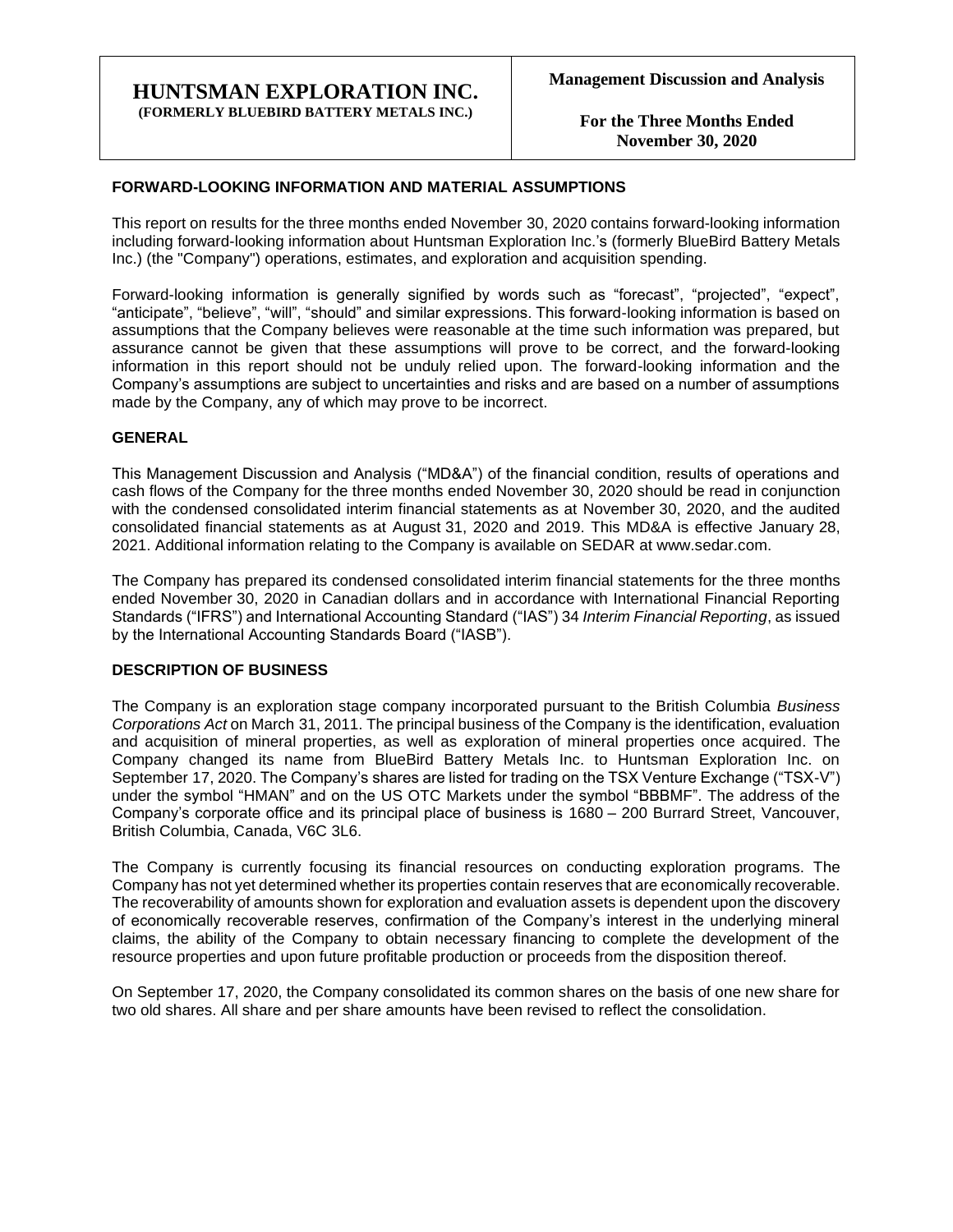**For the Three Months Ended November 30, 2020**

# **EXPLORATION AND EVALUATION ASSETS**

Total costs incurred on exploration and evaluation assets are summarized as follows:

|                                                                                                                                                |                                |                       |    | <b>Canegrass</b>                      | <b>Ashburton</b>           |    | Atikwa Lake /<br>Maybrun |    |                                                          |
|------------------------------------------------------------------------------------------------------------------------------------------------|--------------------------------|-----------------------|----|---------------------------------------|----------------------------|----|--------------------------|----|----------------------------------------------------------|
|                                                                                                                                                | <b>Baxter Spring</b>           | <b>Flint Property</b> |    | <b>Property</b>                       | <b>Property</b>            |    | <b>Properties</b>        |    | Total                                                    |
| <b>Acquisition Costs</b>                                                                                                                       |                                |                       |    |                                       |                            |    |                          |    |                                                          |
| Balance, August 31, 2019<br>Acquisition and option payments (shares)<br>Claim costs<br>Impairment<br>Sale of exploration and evaluation assets | \$<br>34,071                   |                       |    | 1.548.832<br>131,250                  | \$<br>175,000<br>(175,000) | S  | 71,493<br>(71, 493)      | S  | 1,620,325<br>306,250<br>34,071<br>(175,000)<br>(71, 493) |
| Balance, August 31, 2020<br>Acquisition and option payments (shares)<br>Claim costs<br>Currency translation difference                         | 34,071<br>4,150,957<br>(5,908) | 86.025<br>(1, 352)    |    | 1,680,082                             |                            |    |                          |    | 1,714,153<br>4,150,957<br>86,025<br>(7,260)              |
| Balance, November 30, 2020                                                                                                                     | 4,179,120                      | 84,673                | S. | 1,680,082                             | \$                         | \$ |                          | \$ | 5,943,875                                                |
| <b>Deferred Exploration Expenditures</b>                                                                                                       |                                |                       |    |                                       |                            |    |                          |    |                                                          |
| Balance, August 31, 2019<br>Drilling<br>Geological<br>Sale of exploration and evaluation assets<br>Currency translation difference             |                                |                       | \$ | 701,809<br>7,275<br>260,187<br>47,406 | \$                         | \$ | 248,698<br>(248, 698)    | S  | 950,507<br>7,275<br>260,187<br>(248, 698)<br>47,406      |
| Balance, August 31, 2020<br>Geological<br>Currency translation difference                                                                      | 15,183<br>(125)                |                       |    | 1,016,677<br>(7,680)                  |                            |    |                          |    | 1,016,677<br>15,186<br>(7, 805)                          |
| Balance, November 30, 2020                                                                                                                     | \$<br>15,058                   | \$                    | \$ | 1,008,997                             | \$                         | \$ | ۰.                       | \$ | 1,024,055                                                |
| <b>Total Exploration and Evaluation Assets</b>                                                                                                 |                                |                       |    |                                       |                            |    |                          |    |                                                          |
| Balance, August 31, 2020                                                                                                                       | 34,071                         |                       | S. | 2,696,759                             | \$                         | S  |                          |    | 2,730,830                                                |
| Balance, November 30, 2020                                                                                                                     | \$<br>4,194,178                | 84,673                | S. | 2,689,079                             | \$<br>$\blacksquare$       | \$ | Ξ.                       | \$ | 6,967,930                                                |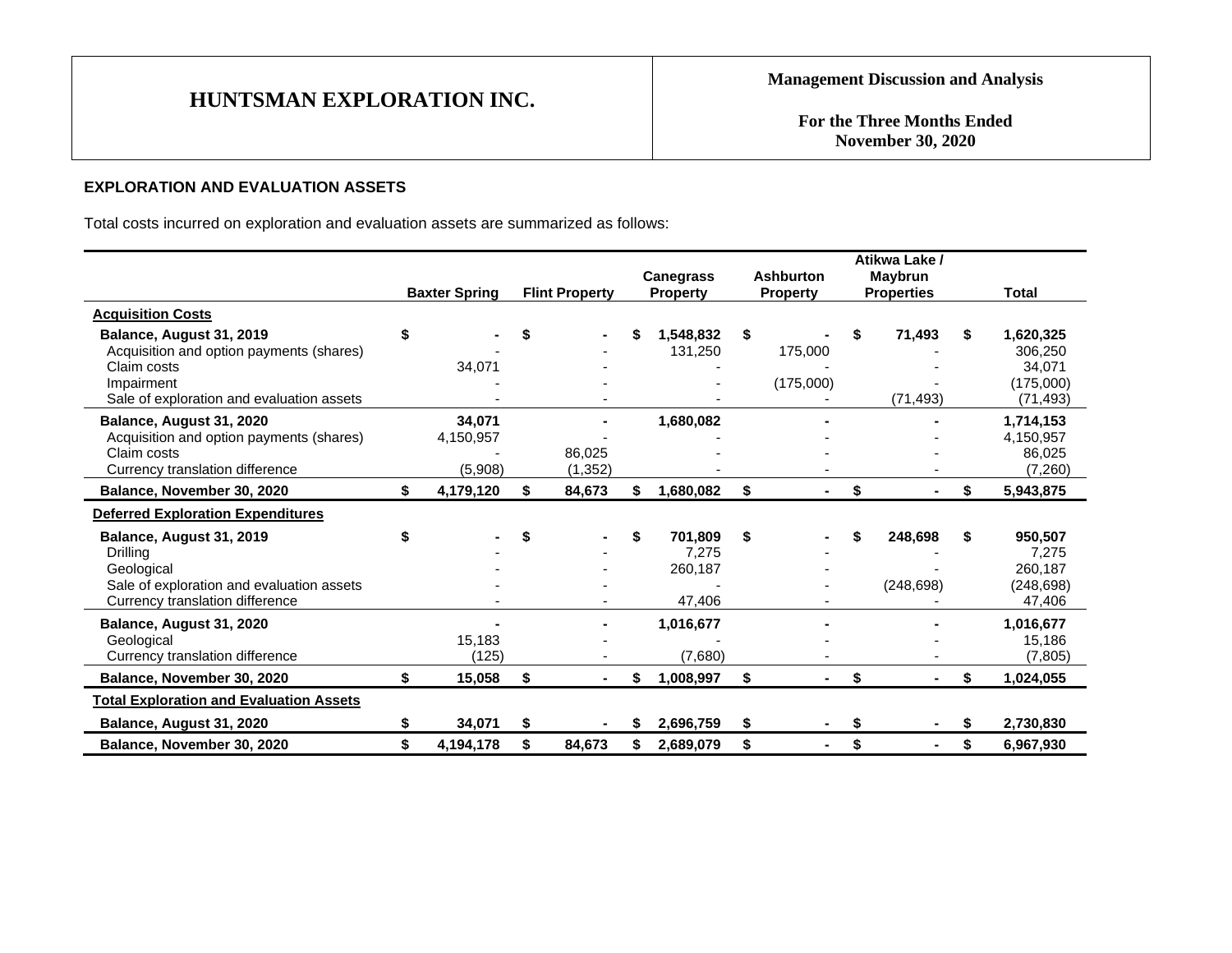**For the Three Months Ended November 30, 2020**

## **Baxter Spring Property**

On August 28, 2020, the Company entered into an option agreement to acquire a 100% interest in the Baxter Spring Property, located in Nevada, from Liberty Gold Corp. ("Liberty") and Liberty's wholly owned subsidiary, Pilot Gold (USA) Inc.

In consideration, the Company must make payments as follows:

- Cash payment of US\$250,000 (paid);
- An additional cash payment US\$250,000 on or before December 1, 2021; and
- Issuance of common shares of the Company equal to 19.5% of the outstanding shares (issued 14,986,890 shares valued at \$3,821,657).

The property is subject to a 2% net smelter return royalty ("NSR") and Liberty retains a back-in right to acquire a 35% interest in the property within three years upon payment of the sum of US\$1,000,000 to the Company.

On January 12, 2021, the Company announced it has commenced the permitting stage for the first phase of a multi-phase drill program on the Baxter Spring Property. Phase I drilling is anticipated to commence in the latter half of calendar Q1, 2021 with an emphasis placed on confirmation of several known structures. Concurrent to drilling activities, an extensive ground program to support planning and permitting for the Phase II of drilling is also being developed

### **Flint Property**

During the three months ended November 30, 2020, the Company paid \$86,025 in claim staking fees for the Flint Property, located in Idaho.

On December 21, 2020, the Company entered into an option agreement to acquire a 100% interest in the Flint Property, located in Idaho, from CP Holdings Corp.

In consideration, the Company must make payments as follows:

- Cash payment of US\$100,000 (paid); and
- Issuance of 8,450,000 common shares of the Company (issued and valued at \$2,070,250).

The Company satisfied the option agreement by staking 174 claims within the area of interest of the agreement. The vendors retain a 2% NSR on the Flint Property, including claims staked by the Company.

#### **Canegrass Property**

On March 15, 2018, the Company entered into an option agreement with Trafalgar Resources Pty. Ltd. ("Trafalgar") to acquire a 100% interest in the Canegrass Property, located in the Mount Magnet region of Western Australia.

In consideration, the Company must make payments as follows:

- Cash payment of \$25,000 (paid) and issuance of 1,500,000 common shares of the Company (issued) upon approval by the TSX-V (approval received on March 21, 2018);
- Issuance of an additional 937,500 common shares of the Company on or before March 21, 2019 (issued and valued at \$553,125); and
- Issuance of an additional 937,500 common shares of the Company on or before March 21, 2020 (issued and valued at \$131,250).

The Company must also incur exploration expenditures as follows:

• \$500,000 on or before March 21, 2019 (incurred);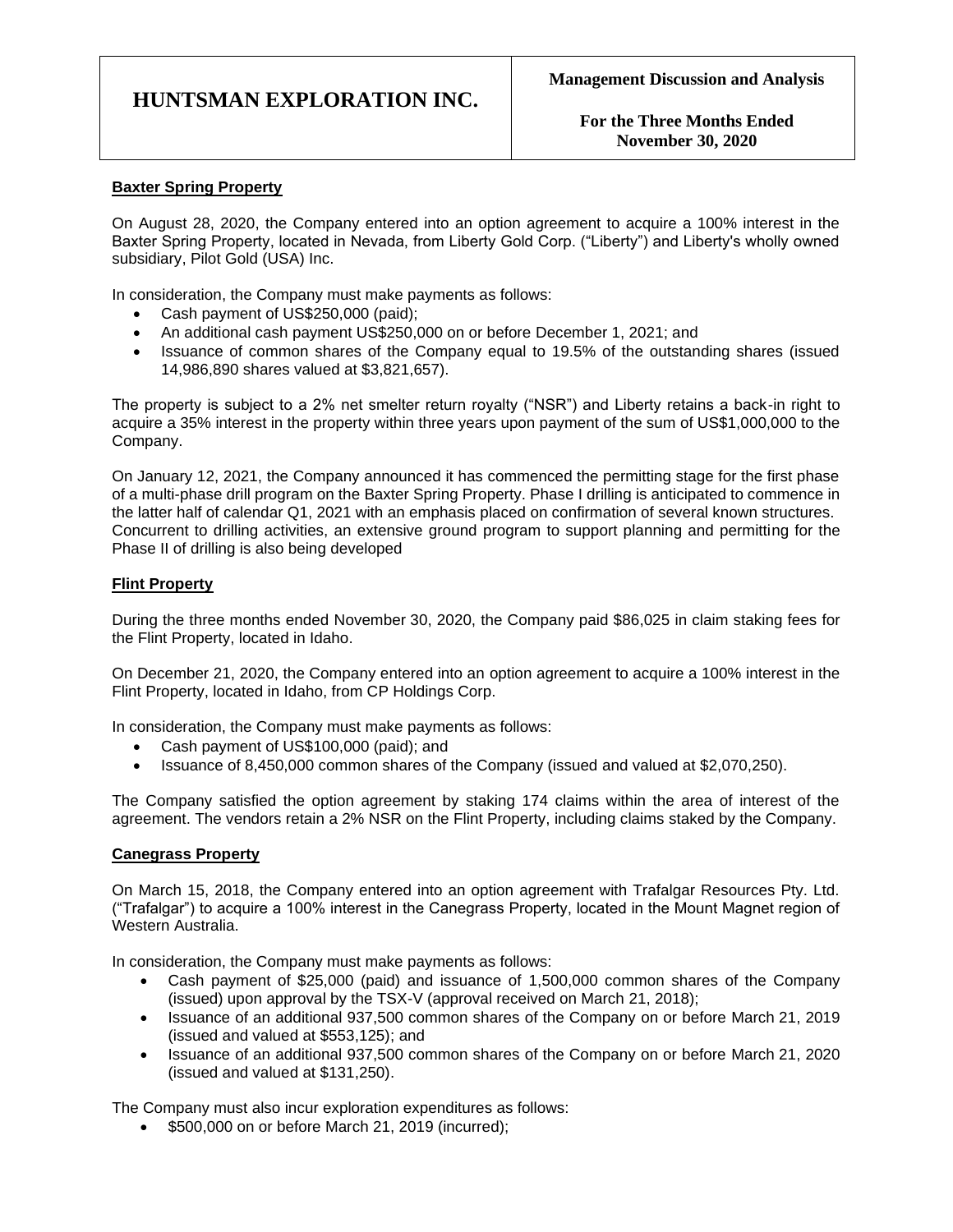**For the Three Months Ended November 30, 2020**

- An additional \$500,000 on or before March 21, 2020 (incurred); and
- An additional \$500,000 on or before March 21, 2021.

A finder's fee of 130,529 shares (issued and valued at \$75,707) was paid in relation to the agreement. Subject to further TSX-V approval, a discovery bonus of 750,000 common shares of the Company will be issued in the event of discovery of a copper/cobalt equivalent resource of 250,000 ounces or greater on the Canegrass Property.

The Company also paid a \$25,000 letter of intent ("LOI") fee to Trafalgar during the year ended August 31, 2018.

On August 7, 2018, the Company reported the results of surface rock chips collected at VTEM-08 during the cultural survey of the planned drill sites, returning anomalous vanadium, titanium and iron values. The results fell within a broad, elongate, V<sub>2</sub>O<sub>5</sub> surface anomaly defined by historical rock chip samples (refer to the press release dated August 7, 2018).

On October 23, 2018, the Company announced results for five reverse circulation holes drilled near VTEM-08. The holes were drilled on one section and spaced 80 metres between holes. The initial hole on the section BBRC001 targeted the VTEM-08 anomaly to evaluate for potential magmatic nickel, copper sulphide mineralization. The remaining four holes on the section targeted a broad, elongate, coincident rock geochemical surface anomaly (vanadium) and magnetic anomaly measuring 4,500 metres by 500 metres. Significant assay results were as follows:

| <b>Hole ID</b> | <b>From</b><br>(m) | To<br>(m)    | Interval <sup>(1)</sup><br>(m) | V <sub>2</sub> O <sub>5</sub><br>$(\%)$ |
|----------------|--------------------|--------------|--------------------------------|-----------------------------------------|
| <b>BBRC001</b> | 0.00               | 102.00       | 102.00                         | 0.36                                    |
| including      | 35.00              | 55.00        | 20.00                          | 0.49                                    |
| and            | 64.00              | 81.00        | 17.00                          | 0.78                                    |
| including      | 72.00              | 80.00        | 8.00                           | 1.03                                    |
| <b>BBRC002</b> | 0.00               | 121.00       | 121.00                         | 0.31                                    |
| including      | 38.00              | 61.00        | 23.00                          | 0.46                                    |
| and            | 100.00             | 119.00       | 19.00                          | 0.53                                    |
| including      | 110.00             | 119.00       | 9.00                           | 0.68                                    |
| <b>BBRC003</b> | 0.00               | 85.00        | 85.00                          | 0.16                                    |
| including      | 32.00              | 34.00        | 2.00                           | 0.48                                    |
| <b>BBRC004</b> | 25.00              | 78.00        | 53.00                          | 0.23                                    |
| including      | 39.00              | 42.00        | 3.00                           | 0.39                                    |
| and            | 62.00              | 63.00        | 1.00                           | 0.63                                    |
| <b>BBRC005</b> | 8.00               | 63.00        | 55.00                          | 0.21                                    |
| including      | 30.00              | 38.00        | 8.00                           | 0.58                                    |
| including      | 35.00              | 38.00<br>. . | 3.00                           | 0.88                                    |

*(1) The intervals noted in the above table are measured downhole and are not true width. There is insufficient information at this time to determine the true width of the mineralized zone.*

On November 29, 2018, the Company announced results from five diamond drill holes. All holes during the Phase One drill program targeted VTEM™ anomalies. The diamond drill campaign consisted of 1,380 metres and all holes intersected anomalous Ni, Cu and Co grades, establishing a trend with a 4,500-metre strike length within the magnetite-rich gabbro-norites. Significant assay results are presented in the following table: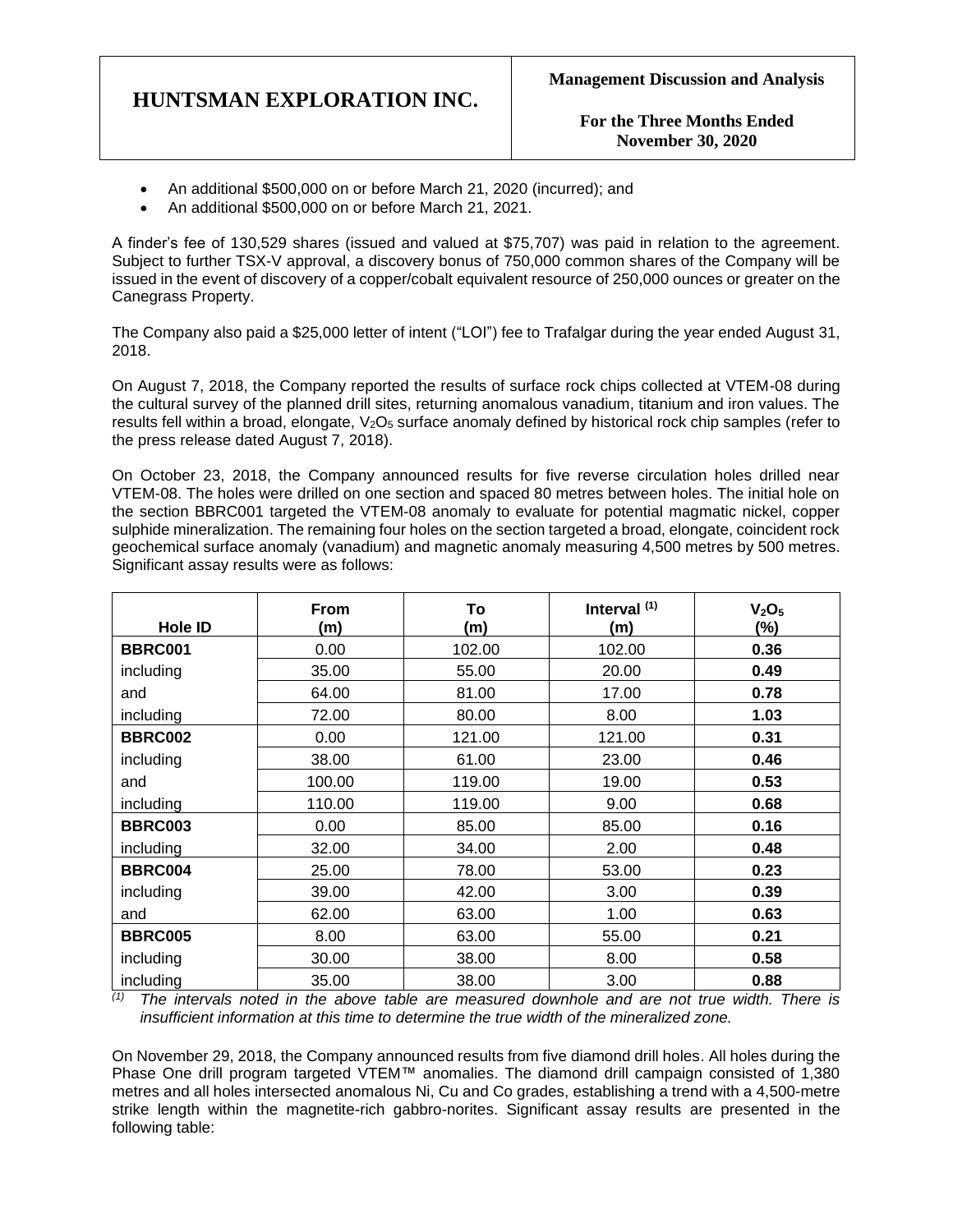# **For the Three Months Ended November 30, 2020**

|           | <b>From</b> | To     | Interval $(2)$ | Ni   | Cu   | Co   |               |
|-----------|-------------|--------|----------------|------|------|------|---------------|
| Hole ID   | (m)         | (m)    | (m)            | (%)  | (%)  | (%)  | <b>Target</b> |
| BBDD001   | 142.96      | 144.66 | 1.70           | 1.20 | 0.41 | 0.10 | VTEM-06       |
| including | 144.09      | 144.66 | 0.57           | 3.07 | 0.62 | 0.24 |               |
| BBDD002   | 243.15      | 257.40 | 14.25          | 0.69 | 0.82 | 0.05 | CG-039        |
| including | 250.80      | 255.70 | 4.90           | 1.33 | 1.26 | 0.10 |               |
| BBDD003   | 225.80      | 227.00 | 1.20           | 0.48 | 0.98 | 0.06 | CG-02         |
| BBDD004   | 275.00      | 279.00 | 4.00           | 0.25 | 0.41 | 0.05 | CG-02         |
| including | 277.85      | 279.00 | 1.15           | 0.37 | 0.70 | 0.08 |               |
| BBDD005   | 255.70      | 263.00 | 7.30           | 0.14 | 0.31 | 0.02 | CG-02         |
| including | 256.75      | 257.15 | 0.40           | 0.50 | 1.51 | 0.06 |               |

*(2) The intervals noted in the above table are measured downhole and are not true width. There is insufficient information at this time to determine the true width of the mineralized zone.*

The technical content in this MD&A has been reviewed and approved by Wesley Hanson, P.Geo., a director of the Company and a Qualified Person pursuant to National Instrument 43-101 *Standards of Disclosure for Mineral Projects*.

The Company has commenced a drill program that will include a minimum of 18 holes (3,160 m) of Reverse Circulation (RC) and Diamond (Core) drilling, which will follow up on 2018 successes and begin to test new, high priority areas. The new program is designed to drill untested conductors identified in surface geophysics and to continue assessing the extent of the Ni-Cu (Co) mineralization intersected in the previous campaign, including targeting the off-hole DHEM anomalies.

## **Ashburton Project**

On August 8, 2018, the Company entered into an agreement to acquire a 100% interest in the Ashburton Project, located in Western Australia.

In consideration, the Company made payments as follows:

- Issued common shares of the Company upon completion with a volume weighted average price ("VWAP") over a 30-day period of \$750,000 (issued and valued at \$514,594 based on the trading price at the date of issuance); and
- Issued common shares of the Company with a VWAP over a 30-day period of \$750,000 on October 9, 2019 (issued and valued at \$175,000 based on the trading price at the date of issuance).

The Company also paid a \$25,000 LOI fee to the vendor during the year ended August 31, 2018.

The Company recorded impairment charges in the amounts of \$635,750 and \$175,000 during the years ended August 31, 2019 and 2020, respectively. The Company retains ownership of the Ashburton Project.

# **Atikwa Lake / Maybrun Properties**

On February 4, 2016, the Company entered into an agreement to acquire a 100% undivided interest in 20 mineral claims located in Ontario. As consideration, the Company issued 37,500 common shares of the Company at a value of \$60,000.

In March 2017, an additional five claims were acquired for \$6,480.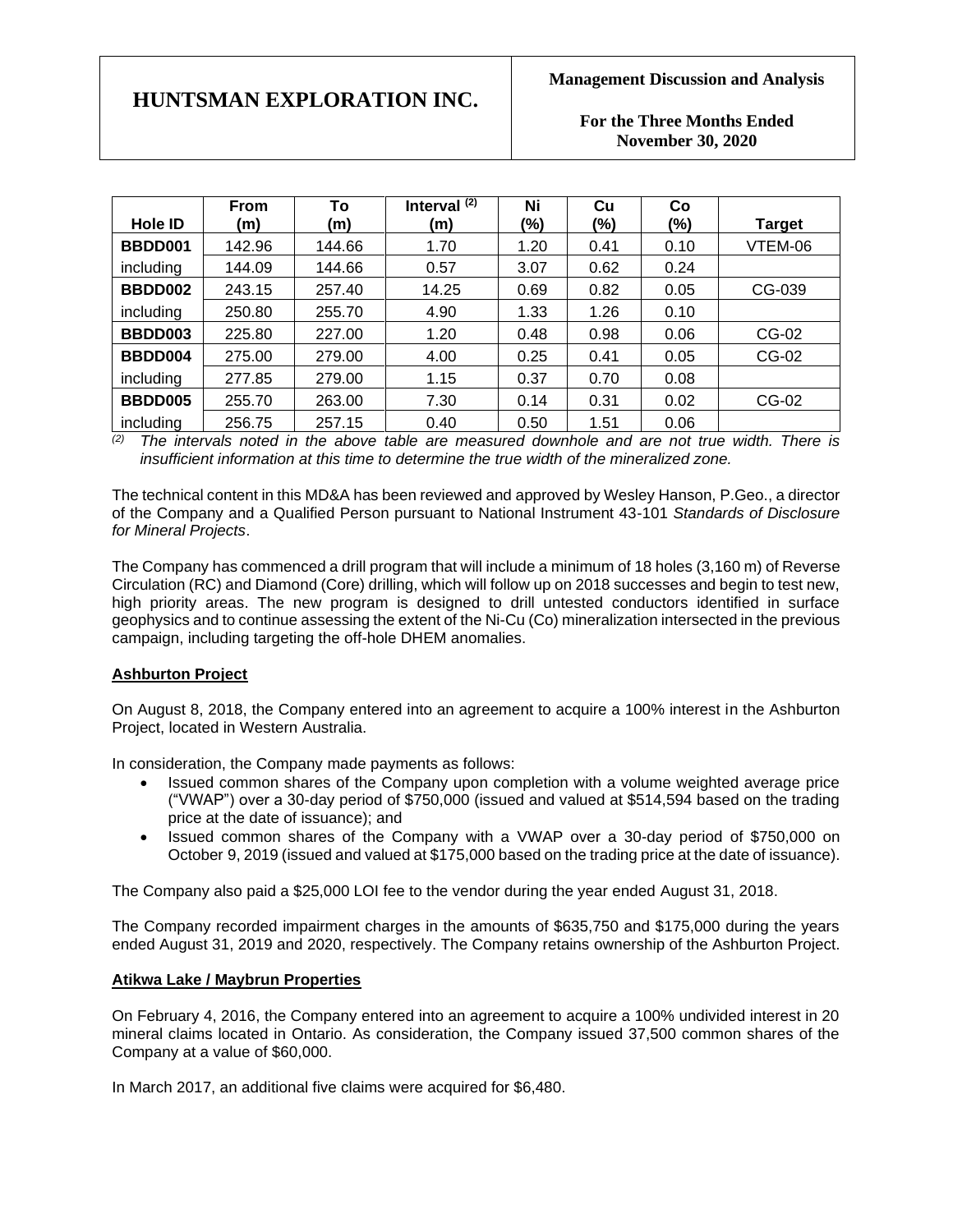**For the Three Months Ended November 30, 2020**

On May 1, 2020, the Company entered into an agreement to dispose of the claims acquired in February 2016 and March 2017. In consideration, the Company received \$50,000 in cash. The Company will also conditionally receive 200,000 common shares of a public company if the purchaser of the claims enters into an amalgamation, a reverse takeover, or similar transaction with a publicly traded company. Since the receipt of the 200,000 common shares is conditional and uncertain, no receivable has been recorded. The Company recorded a loss on sale of exploration and evaluation assets of \$270,191 during the year ended August 31, 2020.

# **SELECTED ANNUAL INFORMATION**

|                                         | August 31,<br>2020 | August 31,<br>2019 | August 31,<br>2018 |
|-----------------------------------------|--------------------|--------------------|--------------------|
| Revenue                                 |                    |                    |                    |
| Net loss                                | (1, 193, 997)      | (3, 149, 962)      | (6,300,245)        |
| Basic and diluted loss per common share | (0.04)             | (0.13)             | (0.44)             |
| <b>Total assets</b>                     | 2,814,731          | 2,605,316          | 2,836,018          |
| Long-term debt                          |                    |                    |                    |
| <b>Dividends</b>                        | -                  |                    |                    |

# **SUMMARY OF QUARTERLY RESULTS (\$000s, except loss per share)**

|                                   | November 30,<br>2020 | August 31,<br>2020 | May 31,<br>2020 | February 29,<br>2020 |
|-----------------------------------|----------------------|--------------------|-----------------|----------------------|
| For the Quarter Periods Ending on |                      |                    |                 |                      |
| Revenue                           | ۰                    | ۰                  |                 |                      |
| Net loss                          | (584)                | (391)              | (609)           | (86)                 |
| Basic and diluted loss per common |                      |                    |                 |                      |
| share                             | (0.01)               | (0.02)             | (0.02)          | (0.00)               |
| Total assets                      | 10,727               | 2,814              | 2,732           | 2,640                |
| Non-current financial liabilities |                      |                    |                 |                      |

| For the Quarter Periods Ending on | November 30,<br>2019 | August 31,<br>2019 | May 31,<br>2019 | February 28,<br>2019 |
|-----------------------------------|----------------------|--------------------|-----------------|----------------------|
| Revenue                           |                      |                    |                 |                      |
| Net loss                          | (108)                | (1.601)            | (383)           | (744)                |
| Basic and diluted loss per common |                      |                    |                 |                      |
| share                             | (0.00)               | (0.06)             | (0.02)          | (0.03)               |
| Total assets                      | 2,603                | 2,605              | 4,176           | 3,589                |
| Non-current financial liabilities | $\blacksquare$       | $\blacksquare$     |                 |                      |

## **OPERATIONS**

## **Three Months Ended November 30, 2020**

During the three months ended November 30, 2020, the Company reported a net loss of \$583,516 (2019 - \$108,264). Variations in expenses from the three months ended November 30, 2020 to the three months ended November 30, 2019 were as follows:

• Consulting fees of \$277,819 (2019 - \$54,012) increased, as the Company completed a financing and was able to increase activity in 2020;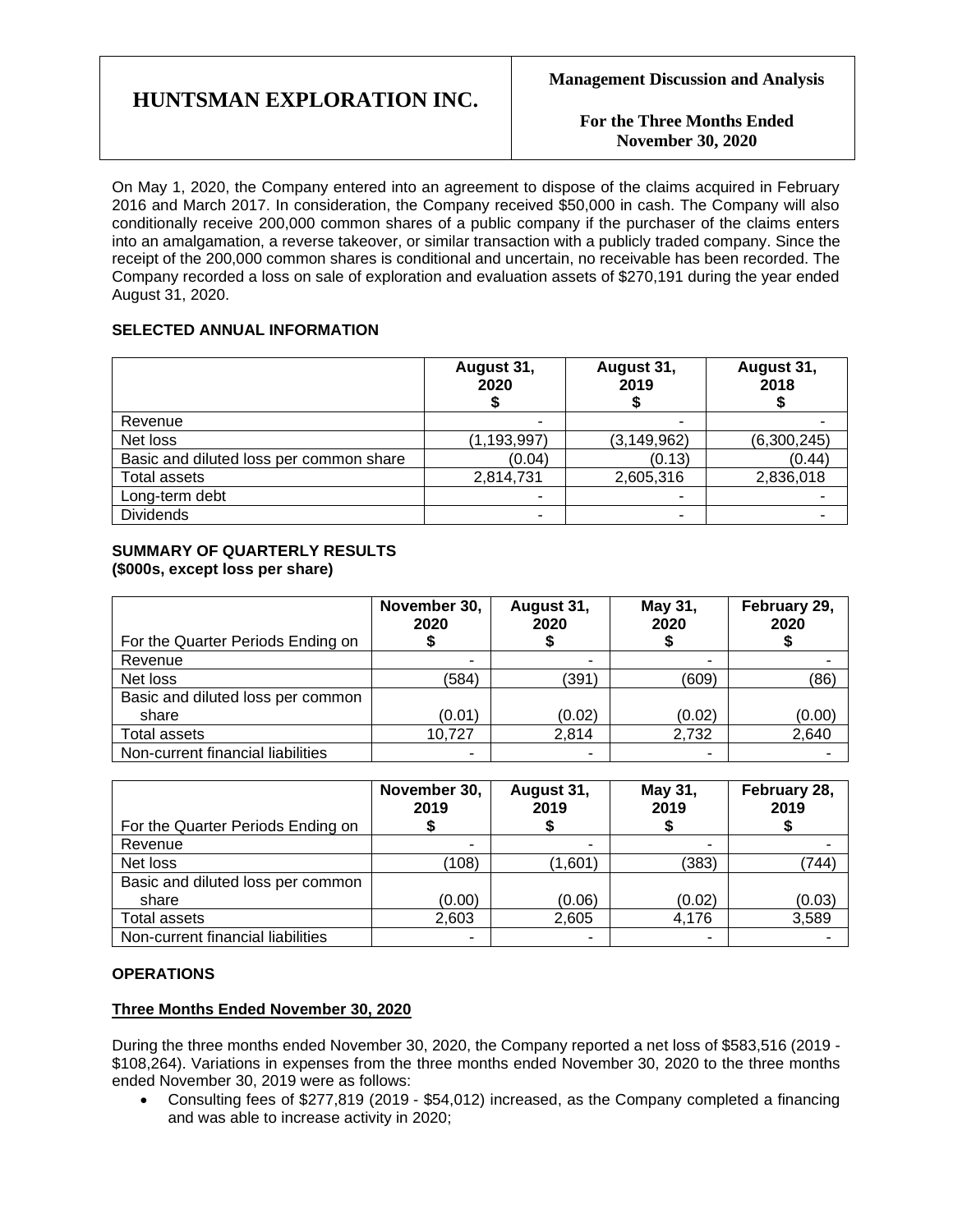## **For the Three Months Ended November 30, 2020**

- General exploration costs of \$12,355 (2019 \$4,006) were due to claim costs required to be paid by the Company on the Ashburton Property, which was impaired at the end of fiscal 2019;
- Management fees of \$77,500 (2019 \$nil) increased due to management beginning to charge fees again in the fourth quarter of 2020;
- Office and general of \$20,672 (2019 \$12,221) increased as a result of higher shared office costs compared to the comparative quarter;
- Professional fees of \$68,358 (2019 \$9,840) were higher in the current period as a result of increased legal expenses resulting from exploration and evaluation asset acquisitions and corporate activity;
- Rent of \$11,000 (2019 \$9,000) increased due to higher rent commencing in November 2020;
- Shareholder communications and investor relations of \$87,868 (2019 \$17,650) was the result of increased promotional activity for the Company in the current period; and
- Transfer agent and filing fees of \$28,700 (2019 \$1,535) were higher in the current period as a result of increased exploration and evaluation asset acquisitions and corporate activity.

# **LIQUIDITY AND CAPITAL RESOURCES**

The Company's cash at November 30, 2020 was \$3,419,755, compared to \$42,653 at August 31, 2020. The working capital was \$3,556,299 (August 31, 2020 - deficit of \$1,197,279).

The Company has taken the following measures to address working capital concerns during the 2021 fiscal period and as of the date of this MD&A:

- On October 19, 2020, the Company closed a private placement and issued 28,195,000 units at a price of \$0.20 per unit for gross proceeds of \$5,639,000.
- On November 27, 2020, the Company closed a private placement and issued 1,900,000 units at a price of \$0.20 per unit for gross proceeds of \$380,000.

The Company will need to raise additional financing in order to meet general working capital requirements for the 2021 fiscal year, and to make option payments and continue exploration on its mineral properties.

## **SUBSEQUENT EVENTS**

See **Exploration and Evaluation Assets** for exploration and evaluation asset acquisitions.

On January 8, 2021, the Company granted 3,100,000 stock options to directors, officers and consultants of the Company with an exercise price of \$0.25 per common share for a period of three years.

On January 22, 2021, the Company granted 200,000 stock options to consultants of the Company with an exercise price of \$0.30 per common share for a period of three years.

#### **OFF-BALANCE SHEET ARRANGEMENTS**

The Company has not entered into any off-balance sheet arrangements.

### **TRANSACTIONS WITH RELATED PARTIES**

These amounts of key management compensation are included in the amounts shown on the condensed consolidated interim statements of comprehensive loss: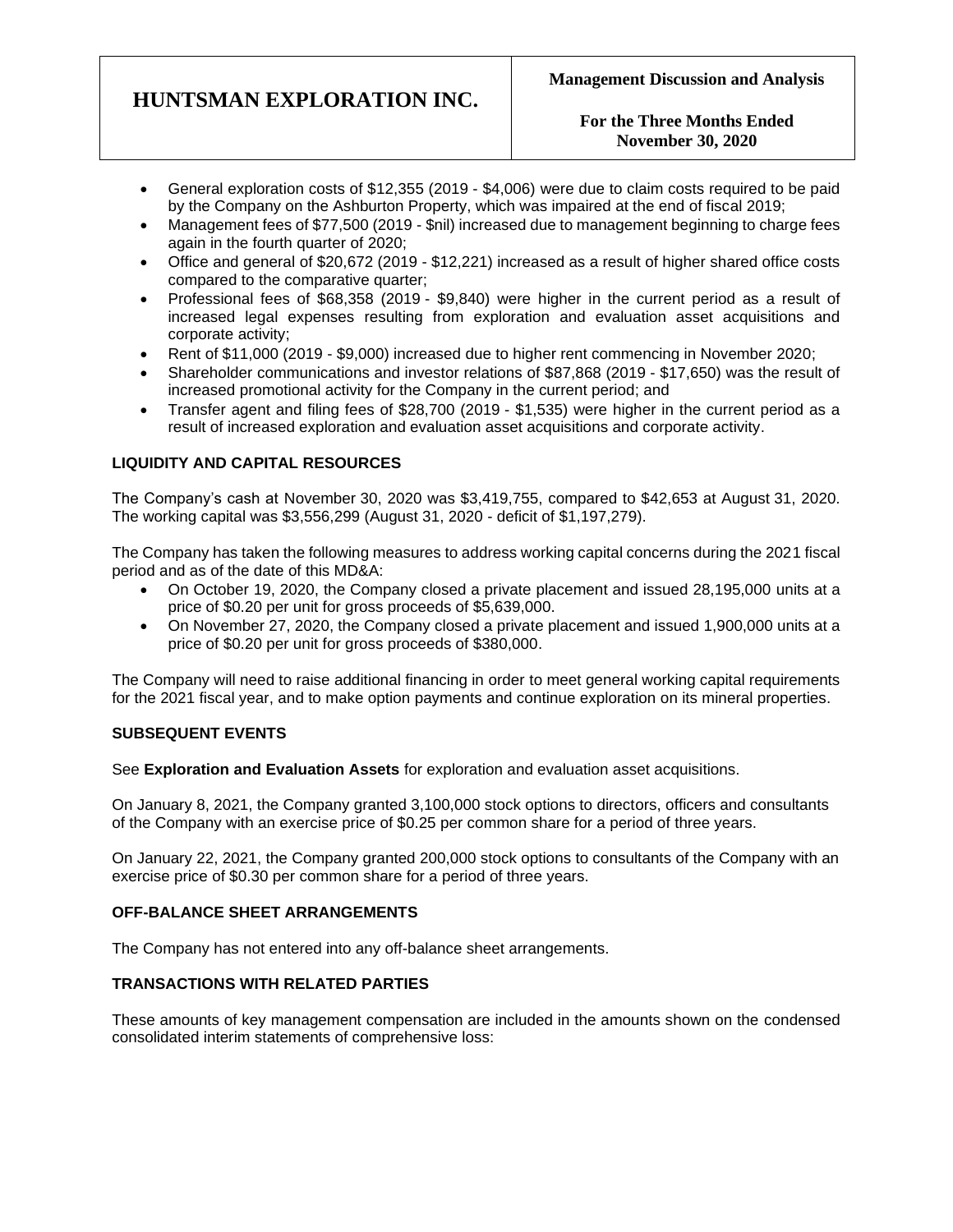**For the Three Months Ended November 30, 2020**

|                 | <b>Three Months</b><br><b>Ended</b><br>November 30,<br>2020 |        | <b>Three Months</b><br>Ended<br>November 30,<br>2019 |  |
|-----------------|-------------------------------------------------------------|--------|------------------------------------------------------|--|
| Management fees |                                                             | 77.500 | -                                                    |  |

Key management includes directors and officers of the Company, including the Chief Executive Officer, President and Chief Financial Officer.

During the three months ended November 30, 2020, the Company also paid or accrued:

- \$11,000 (2019 \$9,000) in rent to a company with common officers and directors;
- \$7,198 (2019 \$nil) in exploration and evaluation asset expenditures to a private company for a director's services;
- Snil (2019 \$18,000) in consulting fees to a private company controlled by a former officer; and
- \$nil (2019 \$12,000) in office expenses to a private company controlled by a former officer.

As at November 30, 2020, included in accounts payable and accrued liabilities is \$5,250 (August 31, 2020 - \$160,544) due to directors and officers of the Company, \$nil (August 31, 2020 - \$110,250) due to a company controlled by a former officer, \$nil (August 31, 2020 - \$10,500) due to a company with common officers and directors, and \$nil (August 31, 2020 - \$156,715) due to former directors and officers. The amounts are unsecured, non-interest-bearing and are due on demand.

As at November 30, 2020, included in loans payable is \$nil (August 31, 2020 - \$75,000) due to an officer and director and \$nil (August 31, 2020 - \$125,000) due to a private company controlled by a former officer. The amounts are unsecured, non-interest-bearing and are due on demand.

## **COMMITMENTS**

The Company is obligated to make certain payments and issue shares in connection with the acquisition of its exploration and evaluation assets.

## **SIGNIFICANT ACCOUNTING POLICIES**

The Company adopted amendments in IFRS 3 *Business Combinations*, IAS 1 *Presentation of Financial Statements* and IAS 8 *Accounting Policies, Changes in Accounting Estimates and Errors* effective September 1, 2020. Refer to Note 4 – Significant Accounting Policies in the Company's condensed consolidated interim financial statements for the three months ended November 30, 2020 for further details.

#### **NEW ACCOUNTING STANDARDS ISSUED BUT NOT YET EFFECTIVE**

Certain new standards, interpretations and amendments to existing standards have been issued by the IASB or the International Financial Reporting Interpretations Committee that are mandatory for accounting periods in the future. No updates are applicable noted below. Some updates that are not applicable or are not consequential to the Company may have been excluded from the list below.

#### **IAS 1** *Presentation of Financial Statements*

IAS 1 has been amended to clarify classification of liabilities as current or non-current. The amendments are effective for the years beginning on or after January 1, 2023. The amendment is expected to have no impact for the Company.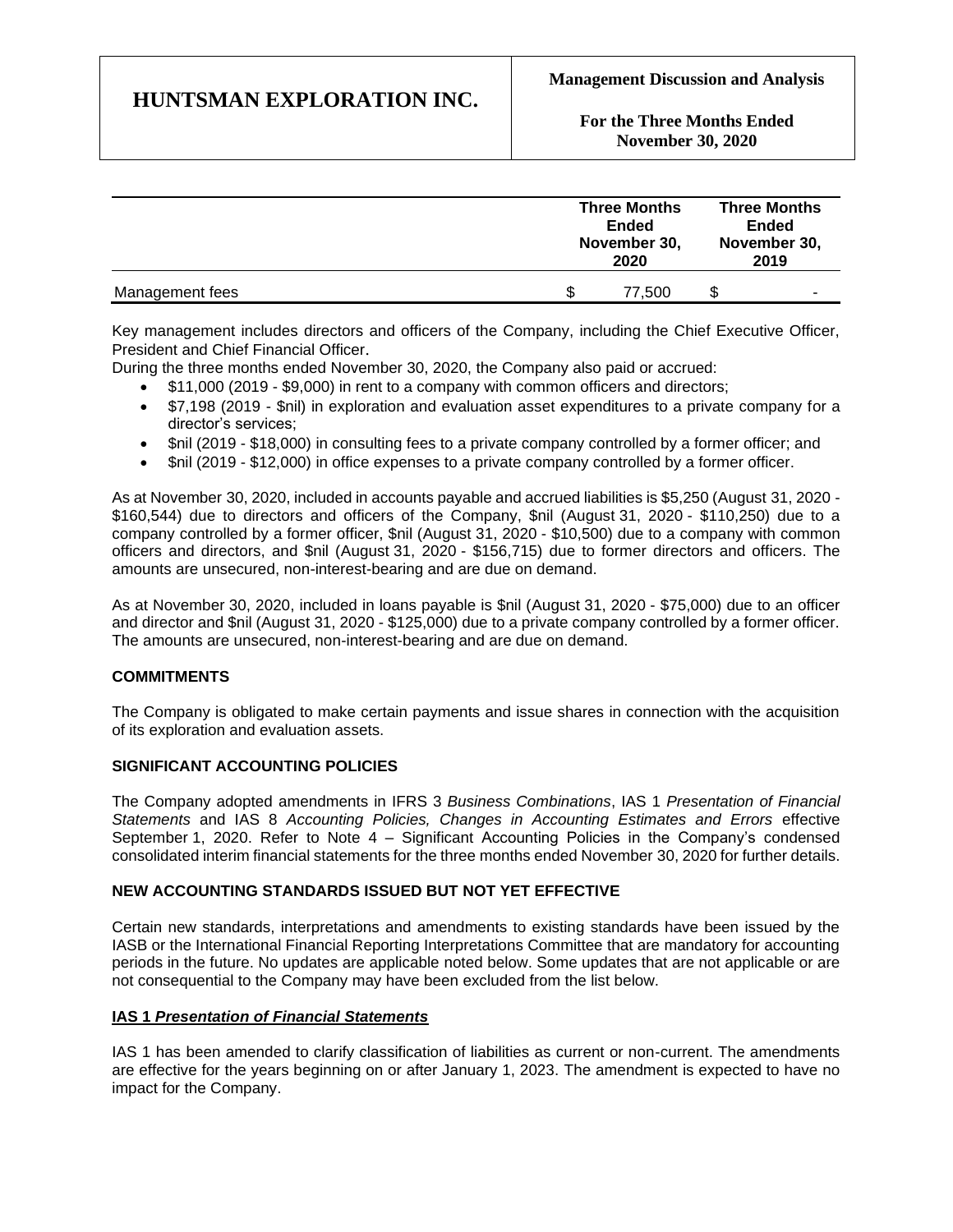**For the Three Months Ended November 30, 2020**

### **CRITICAL ACCOUNTING POLICIES**

#### **Critical judgments in applying accounting policies**

Information about critical judgments in applying accounting policies that have the most significant risk of causing material adjustment to the carrying amounts of assets and liabilities recognized in the condensed consolidated interim financial statements within the next financial year are discussed below.

#### Impairment of exploration and evaluation assets

The application of the Company's accounting policy for exploration and evaluation expenditures and impairment of the capitalized expenditures requires judgment in determining whether it is likely that future economic benefits will flow to the Company, which may be based on assumptions about future events or circumstances. Estimates and assumptions made may change if new information becomes available. If, after an expenditure is capitalized, information becomes available suggesting that the recovery of expenditure is unlikely, the amount capitalized is written off in profit or loss in the year the new information becomes available.

#### Title to mineral property interests

Although the Company has taken steps to verify title to mineral properties in which it has an interest, these procedures do not guarantee the Company's title. Such properties may be subject to prior agreements or transfers and title may be affected by undetected defects.

#### Income taxes

Significant judgment is required in determining the provision for income taxes. There are many transactions and calculations undertaken during the ordinary course of business for which the ultimate tax determination is uncertain. The Company recognizes liabilities and contingencies for anticipated tax audit issues based on the Company's current understanding of the tax law. For matters where it is probable that an adjustment will be made, the Company records its best estimate of the tax liability, including the related interest and penalties in the current tax provision. Management believes they have adequately provided for the probable outcome of these matters; however, the final outcome may result in a materially different outcome than the amount included in the tax liabilities.

In addition, the Company recognizes deferred tax assets relating to tax losses carried forward to the extent that it is probable that taxable profit will be available against which a deductible temporary difference can be utilized. This is deemed to be the case when there are sufficient taxable temporary differences relating to the same taxation authority and the same taxable entity that are expected to reverse in the same year as the expected reversal of the deductible temporary difference, or in years into which a tax loss arising from the deferred tax asset can be carried back or forward. However, utilization of the tax losses also depends on the ability of the taxable entity to satisfy certain tests at the time the losses are recouped.

#### Going concern risk assessment

The Company's ability to continue its operations and to realize assets at their carrying values is dependent upon its ability to fund its existing acquisition and exploration commitments on its exploration and evaluation assets when they come due, which would cease to exist if the Company decides to terminate its commitments, and to cover its operating costs. The Company may be able to generate working capital to fund its operations by the sale of its exploration and evaluation assets or raising additional capital through equity markets. However, there is no assurance it will be able to raise funds in the future. The condensed consolidated interim financial statements do not give effect to any adjustments required to realize its assets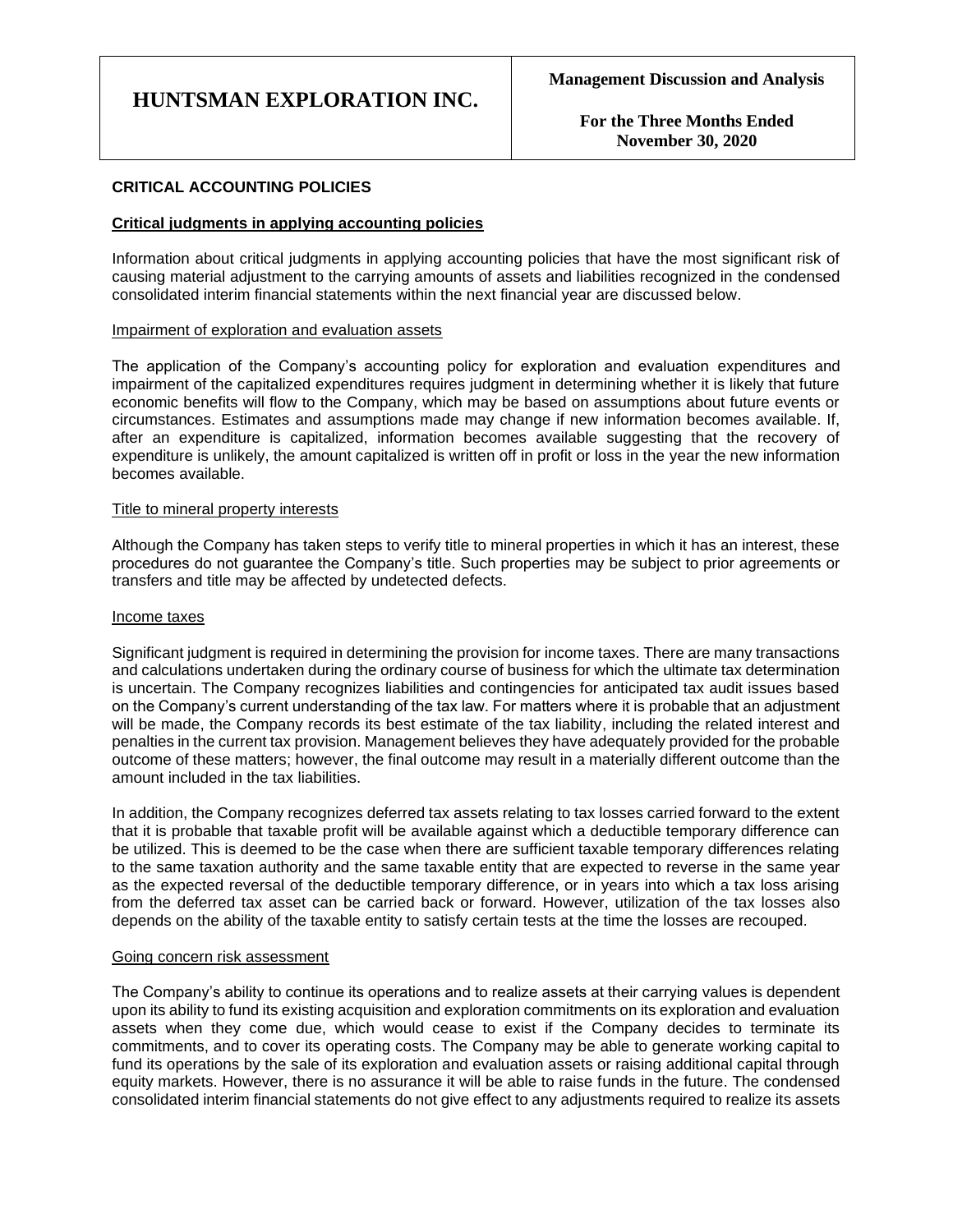**For the Three Months Ended November 30, 2020**

and discharge its liabilities in other than the normal course of business and at amounts different from those reflected in the condensed consolidated interim financial statements.

#### **Key sources of estimation uncertainty**

The following are key assumptions concerning the future and other key sources of estimation uncertainty that have a significant risk of resulting in material adjustments to the condensed consolidated interim financial statements.

#### Decommissioning liabilities

Rehabilitation provisions have been created based on the Company's internal estimates. Assumptions, based on the current economic environment, have been made, which management believes are a reasonable basis upon which to estimate the future liability. These estimates take into account any material changes to the assumptions that occur when reviewed regularly by management. Estimates are reviewed annually and are based on current regulatory requirements. Significant changes in estimates of contamination, restoration standards and techniques will result in changes to provisions from year to year. Actual rehabilitation costs will ultimately depend on future market prices for the rehabilitation costs that will reflect the market condition at the time the rehabilitation costs are actually incurred.

The final cost of the currently recognized rehabilitation provisions may be higher or lower than currently provided for. As at November 30, 2020, the Company has no known rehabilitation requirements, and accordingly, no provision has been made.

#### Fair value of stock options granted

The Company uses the Black-Scholes option pricing model to value the stock options granted during the year. The Black-Scholes model was developed for use in estimating the fair value of traded options that have no vesting restrictions and are fully transferable. The model requires management to make estimates that are subjective and may not be representative of actual results. Changes in assumptions can materially affect estimates of fair values.

#### **FINANCIAL INSTRUMENTS AND OTHER INSTRUMENTS**

The Company's financial instruments include cash, amounts receivable, accounts payable and loans payable. Cash is classified as fair value through profit or loss. Amounts receivable is classified as measured at amortized cost. Accounts payable and loans payable are classified as measured at amortized cost. The carrying values of these instruments approximate their fair values due to the relatively short periods to maturity.

### **Financial risk management objectives and policies**

The risks associated with these financial instruments and the policies on how to mitigate these risks are set out below. Management manages and monitors these exposures to ensure appropriate measures are implemented in a timely and effective manner.

#### Credit risk

Credit risk is the risk of an unexpected loss if a customer or third party to a financial instrument fails to meet its contractual obligations. The financial instrument that potentially subjects the Company to concentrations of credit risk consists principally of cash. To minimize the credit risk on cash, the Company places its cash with a major Canadian financial institution.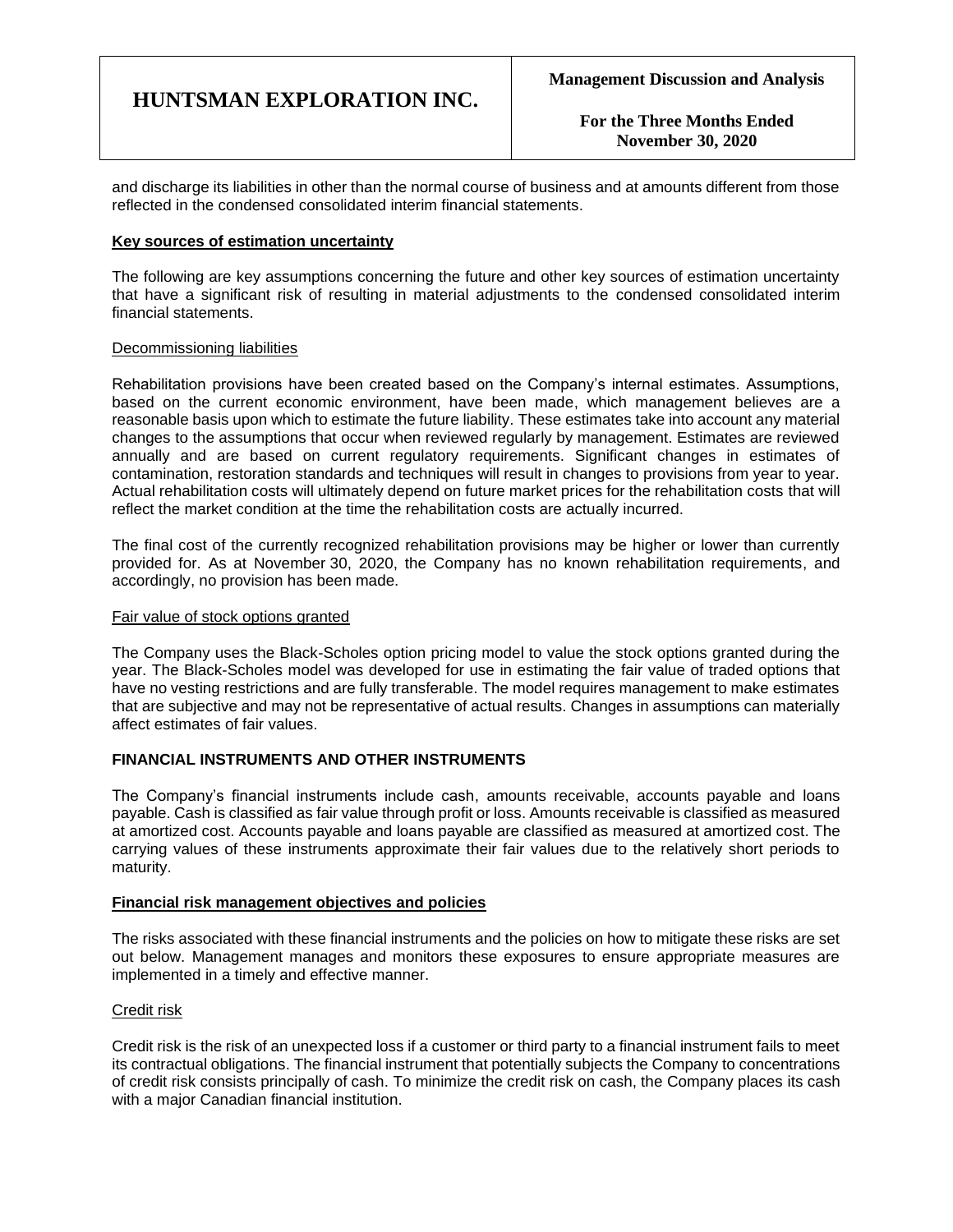**For the Three Months Ended November 30, 2020**

#### Liquidity risk

The Company manages liquidity risk by maintaining a balance between continuity of funding and flexibility through the use of borrowings. Management closely monitors the liquidity position and expects to have adequate sources of funding to finance the Company's projects and operations. As at November 30, 2020, the Company had cash of \$3,419,755 (August 31, 2020 - \$42,653) to settle accounts payable and accrued liabilities of \$202,607 (August 31, 2020 - \$1,018,880) and loans payable of \$nil (August 31, 2020 - \$262,300). The Company will be required to obtain additional financing to satisfy its liabilities. All of the liabilities presented as accounts payable are due within 30 days of the reporting date. Market risk

Market risk is the risk that changes in market prices, such as foreign exchange rates and interest rates, will affect the Company's income or the value of its holdings of financial instruments. The objective of market risk management is to manage and control market risk exposures within acceptable parameters, while optimizing the return on capital.

- *i) Currency risk –* Currency risk is the risk that the fair value or future cash flows will fluctuate as a result of changes in foreign exchange rates. The Company has operations in Canada, the USA and Australia, and incurs operating and exploration expenditures in all currencies. The fluctuation of the Canadian dollar in relation to the United States and Australian dollars will have an impact upon the results of the Company. A fluctuation in the exchange rates between the Canadian and Australian dollars of 10% would result in a change to the Company's cash of \$200 and accounts payable and accrued liabilities of \$700. A fluctuation in the exchange rates between the Canadian and United States dollars of 10% would result in a change to the accounts payable and accrued liabilities of \$1,400. The Company does not use any techniques to mitigate currency risk.
- *ii) Interest rate risk –* The Company is exposed to interest rate risk on the variable rate of interest earned on bank deposits. The fair value interest rate risk on bank deposits is insignificant, as the deposits are short-term. The Company has not entered into any derivative instruments to manage interest rate fluctuations. The Company has no interest-bearing financial liabilities.
- *iii) Other price risk –* Other price risk is the risk that the fair value or future cash flows of a financial instrument will fluctuate due to changes in market prices, other than those arising from interest rate risk. The Company does not have significant exposure to this risk.

## **SHARE CAPITAL**

As at January 28, 2021, the Company had the following securities issued and outstanding:

|                      | January 28,<br>2021 | November 30,<br>2020 | August 31,<br>2020 |
|----------------------|---------------------|----------------------|--------------------|
| Common shares        | 87,220,075          | 78,770,075           | 33,532,640         |
| Warrants             | 31,468,858          | 31,468,858           | 533.472            |
| Stock options        | 5.879.000           | 2.591.500            | 2.742.500          |
| Fully diluted shares | 124,567,933         | 112,830,433          | 36,808,612         |

#### **RISKS**

The Company, and the securities of the Company, should be considered a highly speculative investment. The following risk factors should be given special consideration when evaluating an investment in any of the Company's securities.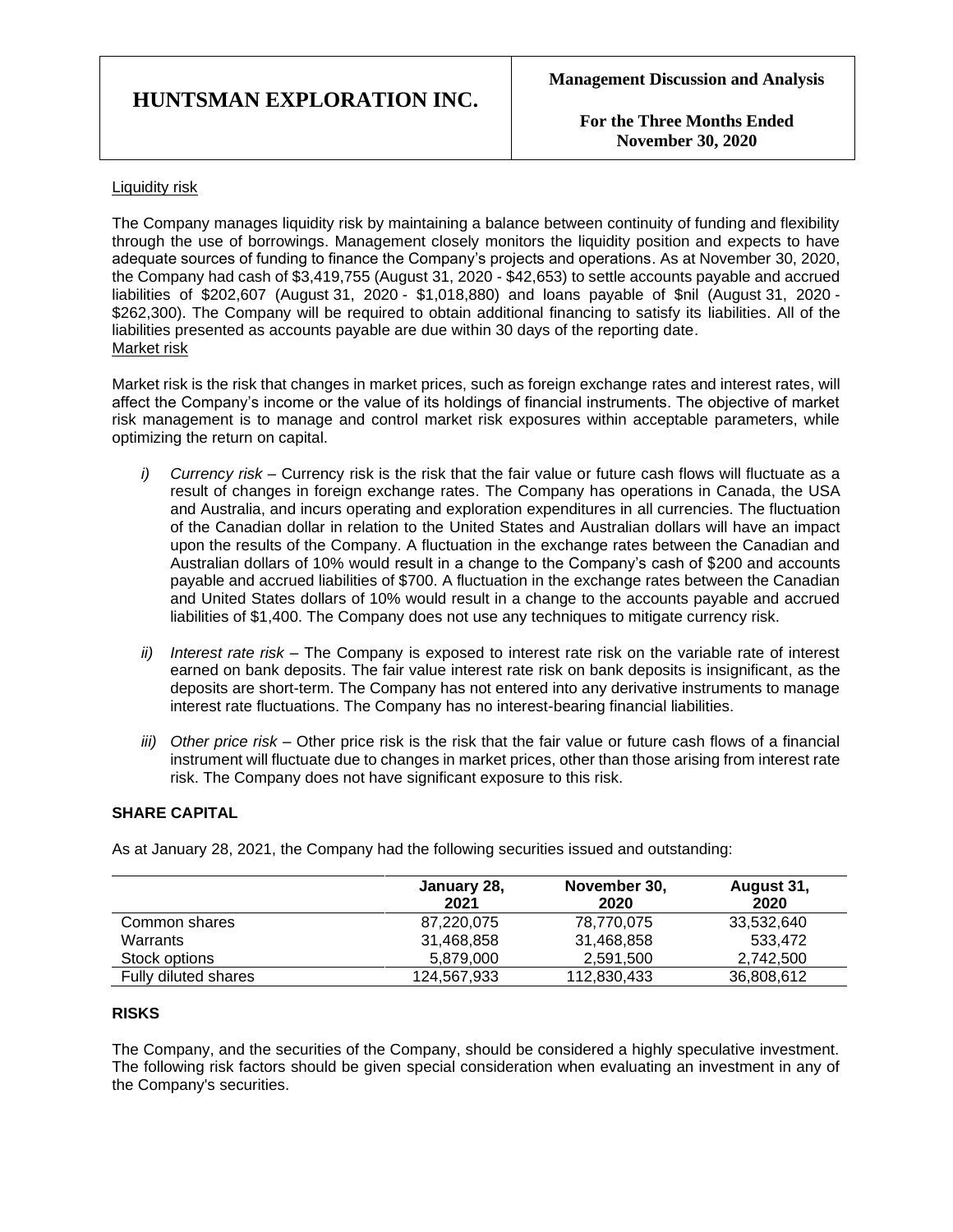**For the Three Months Ended November 30, 2020**

There are a number of outstanding securities and agreements pursuant to which common shares of the Company may be issued in the future. This will result in further dilution to the Company's shareholders.

The Company has a very limited history of operations, is in the early stage of development and has received no revenues other than insignificant interest revenues following its transition to a mineral exploration and development company. As such, the Company is subject to many risks common to such enterprises. There can be no assurance that the Company will be able to obtain adequate financing in the future or, if available, that the terms of such financing will be favourable. The Company does not anticipate paying any dividends in the near future.

Although the Company has taken steps to verify the title to mineral properties in which it has acquired an interest, no assurance whatsoever can be given that the Company's interests may not be challenged by third parties. If challenged, and if the challenge is sustained, it will have an adverse effect on the business of the Company. Title to mineral properties may be subject to unregistered prior agreements or transfers and may also be affected by undetected defects or the rights of indigenous peoples.

Environmental legislation is becoming increasingly stringent and costs and expenses of regulatory compliance are increasing. The impact of new and future environmental legislation on the Company's operations may cause additional expenses and restrictions. If the restrictions adversely affect the scope of exploration and development on the mineral properties, the potential for production on the properties may be diminished or negated.

The exploration of mineral properties involves significant risks, which even experience, knowledge and careful evaluation may not be able to avoid. The price of metals has fluctuated widely, particularly in recent years, as it is affected by numerous factors that are beyond the Company's control, including international economic and political trends, expectations of inflation or deflation, currency exchange fluctuations, interest rate fluctuations, global or regional consumptive patterns, speculative activities and increased production due to new extraction methods. The effect of these factors on the price of metals, and therefore, the economic viability of the Company's interests in the mineral properties cannot be accurately predicted. Furthermore, changing conditions in the financial markets and Canadian income tax legislation may have a direct impact on the Company's ability to raise funds for exploration expenditures. A drop in the availability of equity financings will likely impede spending. As a result of all these significant risks, it is quite possible that the Company may lose its investments in the Company's mineral property interests.

In early March 2020, there was a global outbreak of coronavirus (COVID-19) that has resulted in changes in global supply and demand of certain mineral and energy products. These changes, including a potential economic downturn and any potential resulting direct and indirect negative impact to the Company, cannot be determined, but they could have a prospective material impact to the Company's project exploration activities, cash flows and liquidity.

The Company's corporate offices were closed in March 2020 as a precaution. Safety protocols have been implemented, and the corporate offices have only re-opened in a limited capacity as of the date of this MD&A. The Company intends to commence exploration in 2021, subject to any guidance from Australian state and federal governments. The Company continues to monitor the situation. To date, the Company has not applied for any assistance related to COVID-19 from the Canadian provincial or federal governments.

### **BOARD OF DIRECTORS**

Certain directors of the Company are also directors, officers and/or shareholders of other companies that are similarly engaged in the business of acquiring, developing and exploring natural resource properties. Such associations may give rise to conflicts of interest from time to time. The directors of the Company are required to act in good faith with a view to the best interests of the Company and to disclose any interest